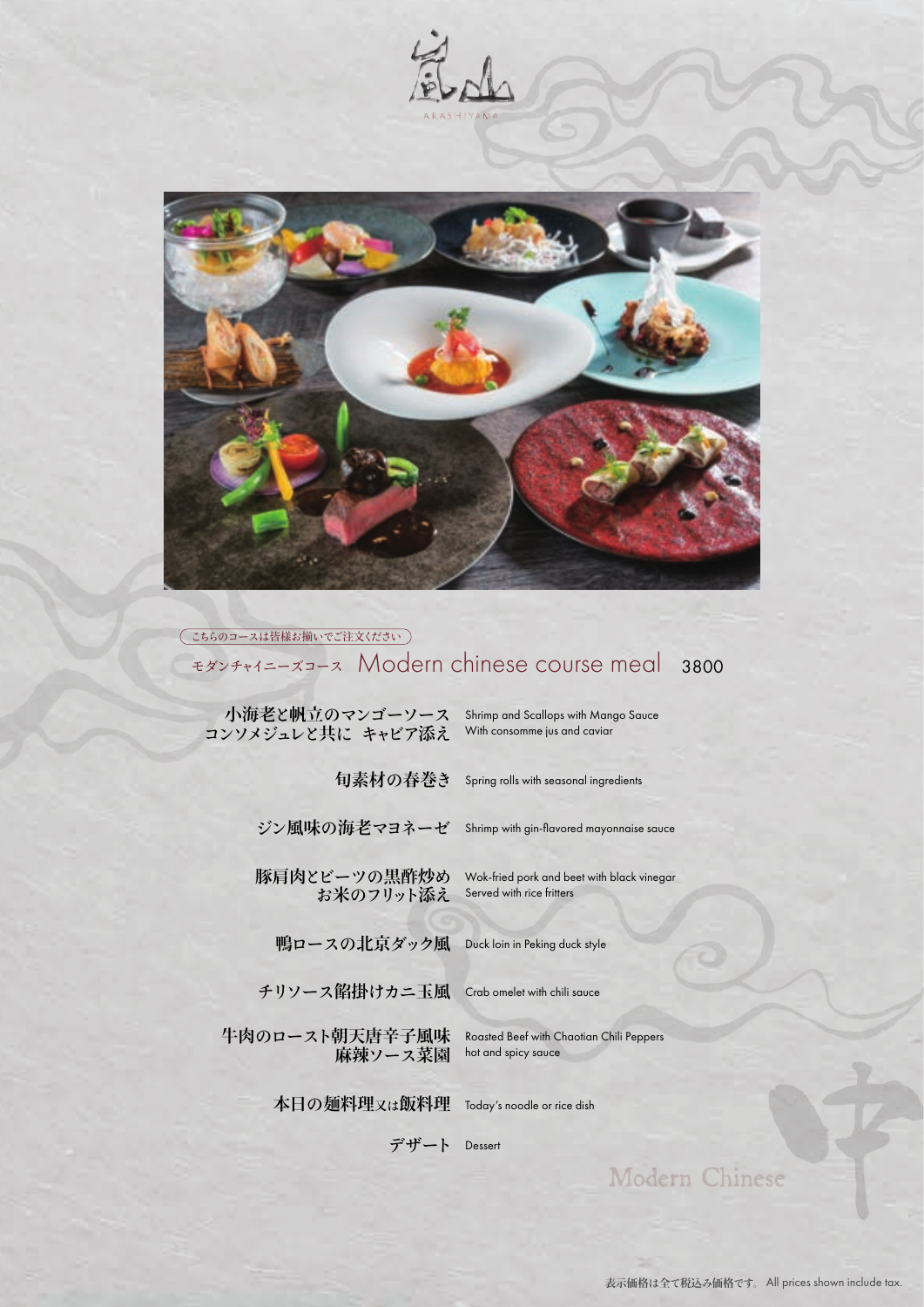

Japanese



(こちらのコースは皆様お揃いでご注文ください)

## 和中折衷会席 雅コース Japanese and Chinese kaiseki cuisine 6600

| 中華前菜五種盛合せ                      | 前菜<br>Zensai         | Selection of five Chinese appetizers                                        |
|--------------------------------|----------------------|-----------------------------------------------------------------------------|
| 本日のお造り                         | 造り<br><b>Tsukuri</b> | Today's sashimi                                                             |
| 本日の焼魚                          | 焼物<br>Yakimono       | Today's grilled fish                                                        |
| 黒酢豚                            | 温物<br>Onmono         | Black sweet and sour pork                                                   |
| 道産牛フィレ肉とフォアグラのロースト<br>四川風ロッシーニ | 皿物<br>Saramono       | Roast Hokkaido beef fillet and Sichuan-style foie gras tournedos<br>Rossini |
| 気仙沼産フカヒレ茶碗蒸し                   | 蒸物<br>Mushimono      | Kesennuma shark fin egg custard                                             |
| 握り寿司三種<br>汁物                   | 食事<br>Shokuji        | Three varieties of sushi and Soup                                           |
| アルフォンソマンゴープリンと胡麻団子             | 水菓子<br>Mizugashi     | Alphonso mango pudding and sesame dumplings                                 |